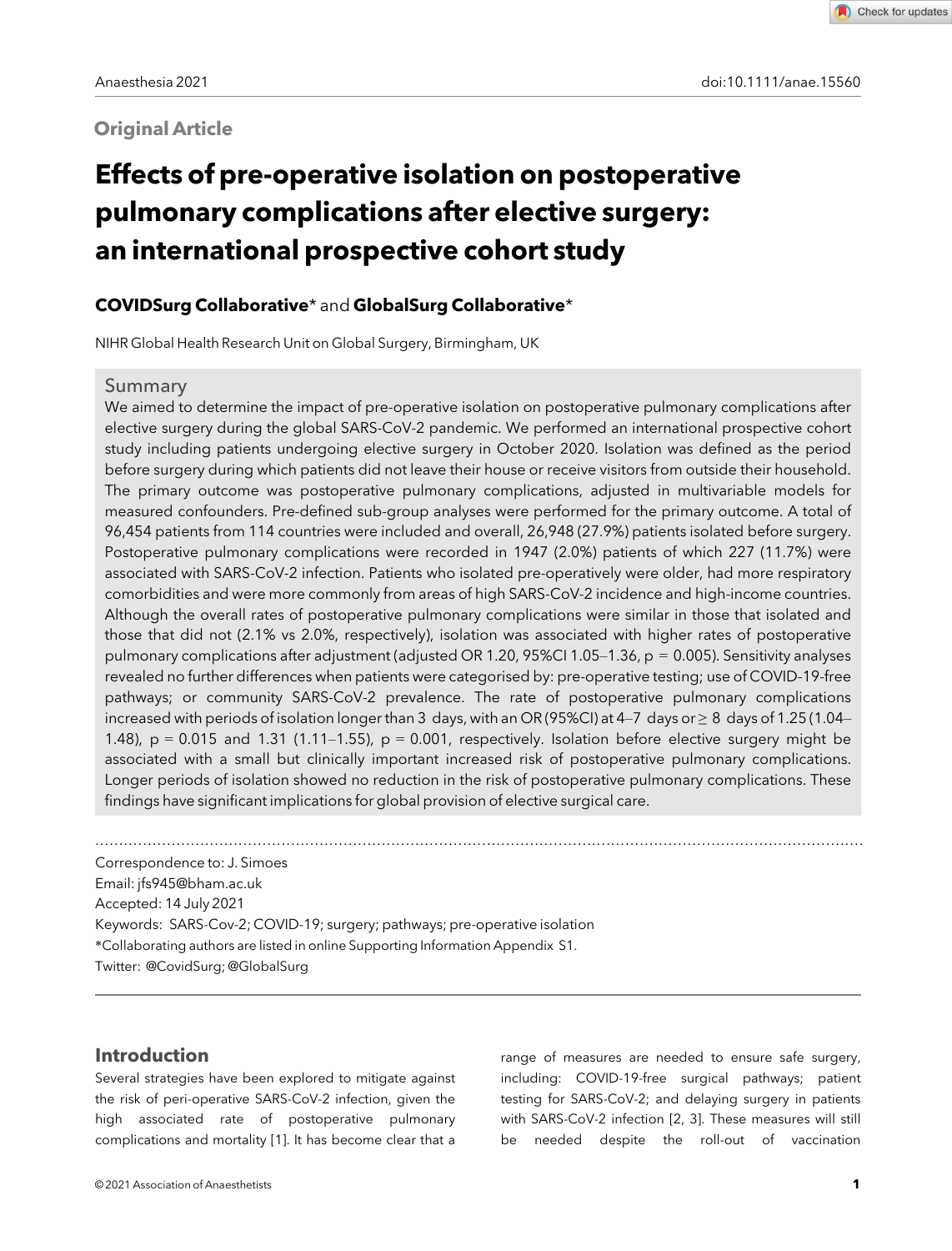programmes, which may take years to achieve globally, be less effective against SARS-CoV-2 variants and not achieve universal implementation [4, 5].

Isolation before elective surgery has been recommended by several national surgical associations [6– 8]. This attempts to reduce the risk of asymptomatic carriers undergoing surgery, thereby protecting individual patients and reducing in-hospital transmission to other patients and staff. It presents potential problems for patients, including: logistical considerations; reducing patient mobility before major surgery; and social isolation. It also means that lastminute additions to operating theatre lists are less likely, thereby representing an additional potential burden to surgical recovery plans.

These limitations would be acceptable if there was clear evidence of benefit in regard to reduction of postoperative complications, both related to SARS-CoV-2 and otherwise. Demonstrating benefit and optimum duration will support wider rollout of global best practice in elective surgery. Demonstrating no benefit will allow units to tailor clinical guidance and consider reducing the burden of isolation. We aimed to determine the impact of pre-operative isolation on postoperative pulmonary complications after elective surgery.

### **Methods**

This was a planned sub-study of an international prospective cohort study of patients undergoing surgery in hospitals, regardless of local SARS-CoV-2 infection prevalence or isolation policies during at least one 7-day study period in October 2020. Full methodology has been previously reported [9]. Hospitals providing surgical care for patients under any surgical specialty were eligible to participate. Local and national approvals were obtained according to local regulations. In the UK, this study was registered as clinical audit or service evaluation at each participating site. Patient consent was obtained when demanded by local governance requirements, which was not required in the UK. The study was registered prospectively and we adhered to the strengthening of the reporting of observational studies in epidemiology (STROBE) statement for observational studies [10].

All consecutive patients undergoing elective surgery for any indication were included. Elective surgery was defined as any procedure routinely performed in an operating theatre by a surgeon during a planned admission. A list of excluded procedures (such as central line insertion) was provided to all collaborators (see online Supporting Information Table S1). Patients undergoing emergency

surgery or who had a pre-operative SARS-CoV-2 diagnosis were not included.

Pre-operative isolation was defined as limitation of social contacts before surgery during which time patients stayed at home, avoided public spaces and transport and did not receive visitors from outside of their household. Patients who were not required to follow any social distancing or isolation measures before surgery were considered to have not been exposed to pre-operative isolation. The number of days that each patient was required to follow the isolation measures was recorded as the duration of isolation. Patients were categorised according to the duration of pre-operative isolation into three groups: up to 3 days; 4 to 7 days; or  $\geq 8$  days before their planned surgery.

Multiple variables were collected for each patient: age; sex; ASA physical status; revised cardiac risk index (RCRI); presence of respiratory comorbidities; indication for surgery; and grade of surgery. Consistent with previous analyses, age was categorised as  $<$  70 or  $\geq$  70 y. Countrylevel income was defined according to the World Bank index classification (updated in 2019) based on gross national income per capita, which determines three income groups: high income; upper-middle income; lower-middle income (including patients from both low- and lowermiddle income countries).

Pre-operative testing was defined as a reverse transcription-polymerase chain reaction (RT-PCR) or antigen swab test performed within 3 days before surgery. A patient was considered to have undergone surgery in a COVID-19-free surgical pathway if a completely segregated pathway was provided (including ward, operating theatre and critical care areas) or the hospital was not admitting patients with SARS-CoV-2 infection. If otherwise, the surgical pathway was recorded as non-segregated.

Community SARS-CoV-2 prevalence was determined for each patient based on the 14-day case notification rate at the time of surgery in each participating country. These rates were extracted from the World Health Organization, European Centre for Disease Control, US Centre for Disease Control and specific national registries via the Our World in Data platform [11]. Hospitals were classified as being in communities with either a low (< 100 cases per 100,000 population) or high  $(≥ 100$  cases per 100,000 population) SARS-CoV-2 prevalence.

The primary outcome of this study was postoperative pulmonary complications, defined as pneumonia, acute respiratory distress syndrome or unexpected mechanical ventilation within 30 days after surgery. The main secondary outcome was 30-day mortality. Other secondary outcomes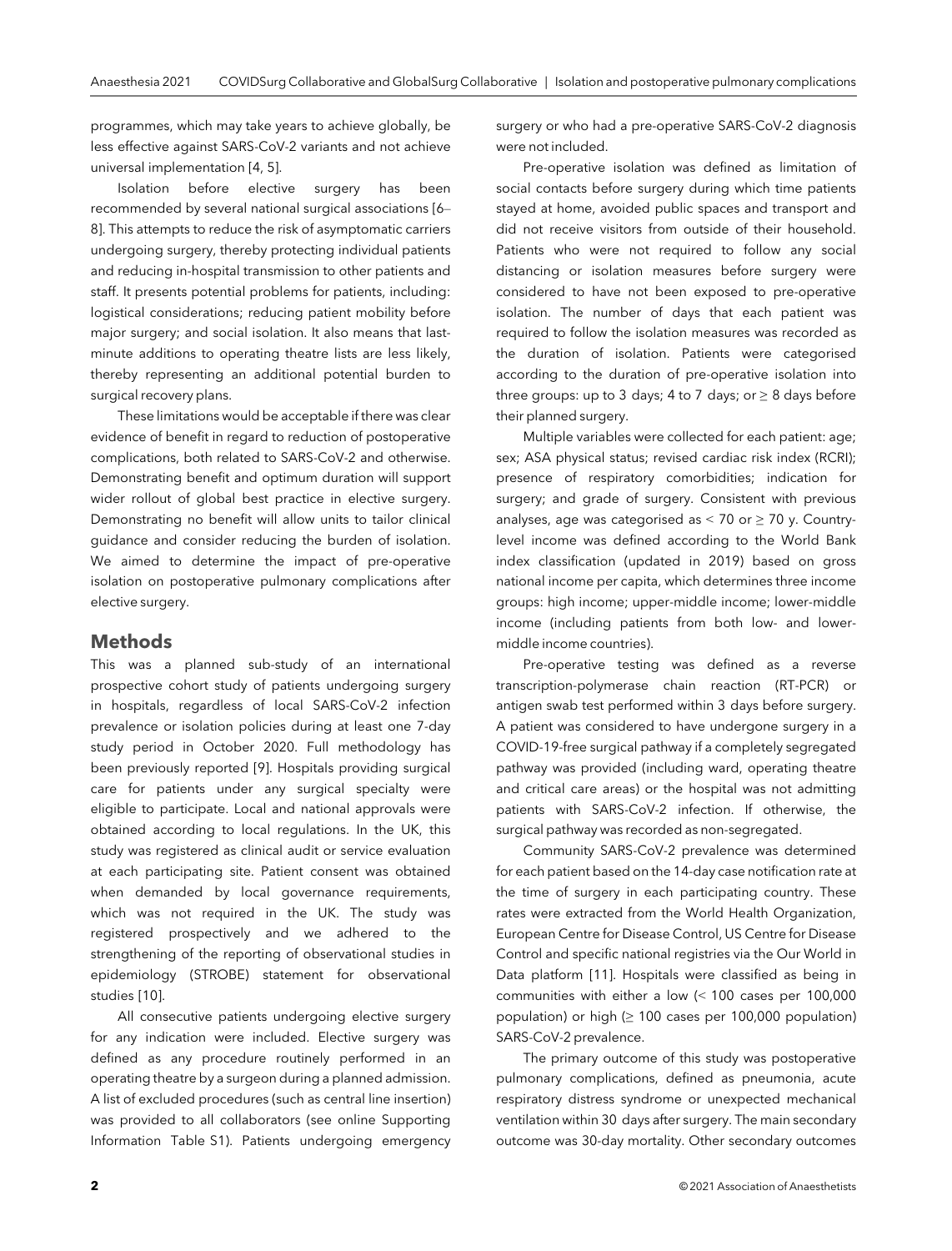were postoperative SARS-CoV-2 infection and SARS-CoV-2 postoperative pulmonary complications within 30 days for surgery. Postoperative SARS-CoV-2 diagnosis was based on any one of the following criteria: positive RT-PCR nasopharyngeal swab; positive rapid antigen test; chest computed tomography (CT) scan showing changes consistent with pneumonitis secondary to SARS-CoV-2 infection; positive immunoglobulin-G or immunoglobulin-M antibody test showing active infection; or clinical diagnosis (in the absence of negative RT-PCR swab results). A SARS-CoV-2 postoperative pulmonary complication was defined as a pulmonary complication within 30 days of surgery in a patient with a postoperative SARS-CoV-2 infection (see online Supporting Information Appendix S2).

Descriptive results are reported with absolute and proportional frequencies. Chi-square tests were used to assess unadjusted differences between groups. Multivariable logistic regression models were performed to test for an independent effect of pre-operative isolation on postoperative pulmonary complications and mortality, adjusting for patient, surgical and local setting factors. The results of the adjusted models were summarised using univariable and multivariable OR (95%CI). The statistical significance threshold used was  $p < 0.05$ . Missing data were reported in all tables and figures. Statistical analyses were performed using R studio V 3.6.1 (RStudio, Boston, USA) and the packages dplyr, tidyverse, gmodels, finalfit, ggplot2 and forestplot.

The adjusted model for the primary outcome was repeated in key sub-groups to determine the effect of preoperative isolation in patients: with high vs low ASA physical status; in settings where pre-operative testing was or was not available; where COVID-19-free surgical pathways were or were not established; and where the community SARS-CoV-2 prevalence was high or low. A sensitivity analysis was performed to explore the impact of duration of isolation on postoperative pulmonary complications, comparing patients who were isolated for: up to 3 days; 4 to 7 days; and ≥ 8 days before surgery. An interaction term was used in adjusted models to account for the fact that isolation was likely to be less common in low- and middle-income countries where there is a proven higher rate of postoperative complications and mortality [12].

## Results

A total of 96,454 patients were included from 1634 hospitals in 114 countries. There were 62,839 (65.1%) patients who underwent surgery in areas with high SARS-CoV-2 prevalence and 33,615 (34.9%) patients in areas of low prevalence. The study included 65,228 (67.6%) patients

© 2021 Association of Anaesthetists 3

from high-income countries and 31,226 (32.4%) patients from low- and middle-income countries. There were 74,347 (77.1%) patients who underwent surgery for a benign condition and 57,079 (59.2%) who underwent major surgery (see online Supporting Information Table S2). Overall, 26,948 (27.9%) patients isolated before surgery, 80,200 (83.1%) underwent surgery in a COVID-19-free pathway and 67,612 (70.1%) had a pre-operative SARS-CoV-2 test.

Patients who isolated before surgery were older, had more respiratory comorbidities and higher ASA physical status. Pre-operative isolation was more common in areas of high SARS-CoV-2 prevalence and in high-income countries (Table 1). Patients who isolated pre-operatively were also more frequently tested for SARS-CoV-2 before surgery and underwent surgery in a COVID-19-free surgical pathway more often (see online Supporting Information Figure S1).

The overall rate of postoperative pulmonary complications was reported in 1947 (2.0%) and postoperative mortality was reported in 648 (0.7%). Of all the postoperative pulmonary complications, 227 (11.7%) occurred in patients with a concomitant postoperative SARS-CoV-2 infection. Compared with patients who had isolated before surgery, those who did not isolate had similar postoperative pulmonary complication rates (2.1% vs 2.0%), lower mortality (0.4% vs 0.8%) and similar SARS-CoV-2 infection rates (0.8% vs 0.8%) (Fig. 1). After adjustment for measured confounders, isolation was associated with higher postoperative pulmonary complication rates (adjusted OR 1.20, 95%CI 1.05–1.36, p = 0.005) (Fig. 2) but with no significant difference in postoperative mortality (adjusted OR 0.80, 95%CI 0.62-1.02,  $p = 0.081$ ) (see online Supporting Information Table S3).

Multiple factors were independently associated with increased postoperative pulmonary complication rates, including: age > 70 y; male sex; high ASA physical status; previous respiratory comorbidities; cancer surgery; and major surgical procedures (Fig. 2). Pre-operative testing was associated with reduced postoperative pulmonary complication rates (OR 0.81,95%CI 0.73–0.89, p <0.001) (online Supporting Information Table S4).

Isolation was not associated with reduced postoperative pulmonary complications across any of the predefined sub-groups (Fig. 3). Pre-operative isolation was associated with higher postoperative pulmonary complication rates in: patients with ASA physical status 1–2; those undergoing surgery in a high SARS-CoV-2 prevalence area; a COVID-19-free pathway; or those who did not undergo pre-operative testing (see online Supporting Information Tables S5-S12).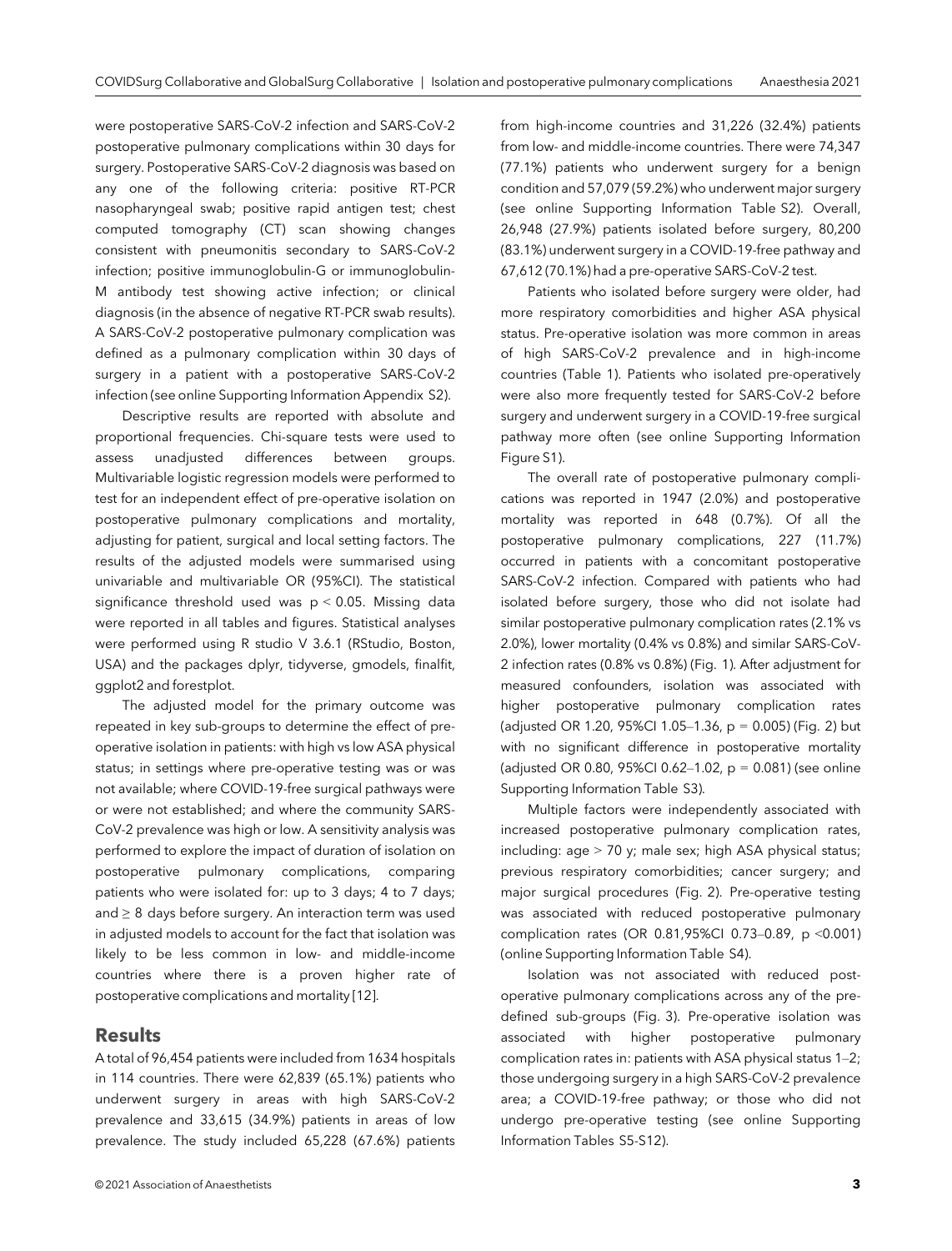|                                 | <b>No isolation</b><br>$n = 69,436$ | <b>Isolation</b><br>$n = 26,948$ | p value |
|---------------------------------|-------------------------------------|----------------------------------|---------|
| Age                             |                                     |                                  |         |
| < 70 y                          | 56,593 (81.5%)                      | 20,129 (74.7%)                   | < 0.001 |
| $\geq 70$ y                     | 12842 (18.5%)                       | 6819 (25.3%)                     |         |
| Missing                         | 1                                   | $\mathbf 0$                      |         |
| Sex                             |                                     |                                  |         |
| Female                          | 36,609 (52.7%)                      | 14,370 (53.3%)                   | 0.096   |
| Male                            | 32,824 (47.3%)                      | 12,578 (46.7%)                   |         |
| Missing                         | 3                                   | $\mathbf 0$                      |         |
| ASA physical status             |                                     |                                  |         |
| $1 - 2$                         | 53,452 (77.0%)                      | 20,275 (75.3%)                   | < 0.001 |
| $3 - 5$                         | 15,973 (23.0%)                      | 6654 (24.7%)                     |         |
| Missing                         | 11                                  | 19                               |         |
| Revised cardiac risk index      |                                     |                                  |         |
| $\mathbf 0$                     | 32,045 (46.2%)                      | 12,401 (46.0%)                   | < 0.001 |
| $1 - 2$                         | 35,484 (51.1%)                      | 13,950 (51.8%)                   |         |
| $\geq 3$                        | 1881 (2.7%)                         | 583 (2.2%)                       |         |
| Missing                         | 26                                  | 14                               |         |
| Respiratory comorbidities       |                                     |                                  |         |
| No                              | 63,651 (91.7%)                      | 23,676 (87.9%)                   | < 0.001 |
| Yes                             | 5740 (8.3%)                         | 3250 (12.1%)                     |         |
| Missing                         | 45                                  | 22                               |         |
| Surgical indication             |                                     |                                  |         |
| Benign                          | 54,148 (78.0%)                      | 20,143 (74.8%)                   | < 0.001 |
| Cancer                          | 15,287 (22.0%)                      | 6803 (25.2%)                     |         |
| Missing                         | $\mathbf{1}$                        | 2                                |         |
| Surgery grade                   |                                     |                                  |         |
| Minor/intermediate              | 27,716 (39.9%)                      | 11,611 (43.1%)                   | < 0.001 |
| Major                           | 41,703 (60.1%)                      | 15,336 (56.9%)                   |         |
| Missing                         | 17                                  | $\mathbf{1}$                     |         |
| Surgery area                    |                                     |                                  |         |
| Abdominopelvic                  | 34,202 (50.2%)                      | 12,717 (48.2%)                   | < 0.001 |
| Thoracic                        | 3188 (4.7%)                         | 1317 (5.0%)                      |         |
| Head and neck<br>Limb           | 7276 (10.7%)<br>9498 (13.9%)        | 2727 (10.3%)                     |         |
| Other                           | 13,930 (20.5%)                      | 4533 (17.2%)<br>5111 (19.4%)     |         |
| Missing                         | 18                                  | $\mathbf{1}$                     |         |
| Anaesthesia                     |                                     |                                  |         |
| Local                           | 6525 (9.4%)                         | 2789 (10.4%)                     | < 0.001 |
| Regional                        | 11,172 (16.1%)                      | 3492 (13.0%)                     |         |
| General                         | 51,712 (74.5%)                      | 20,655 (76.7%)                   |         |
| Missing                         | 27                                  | 12                               |         |
| SARS-CoV-2 community prevalence |                                     |                                  |         |
| Low                             | 30,282 (43.6%)                      | 3326 (12.3%)                     | < 0.001 |
| High                            | 39,154 (56.4%)                      | 23,622 (87.7%)                   |         |

Table 1 Baseline characteristics of patients who isolated and those who did not isolate before surgery. Values are number (proportion). Proportions are expressed as per column total.

(continued)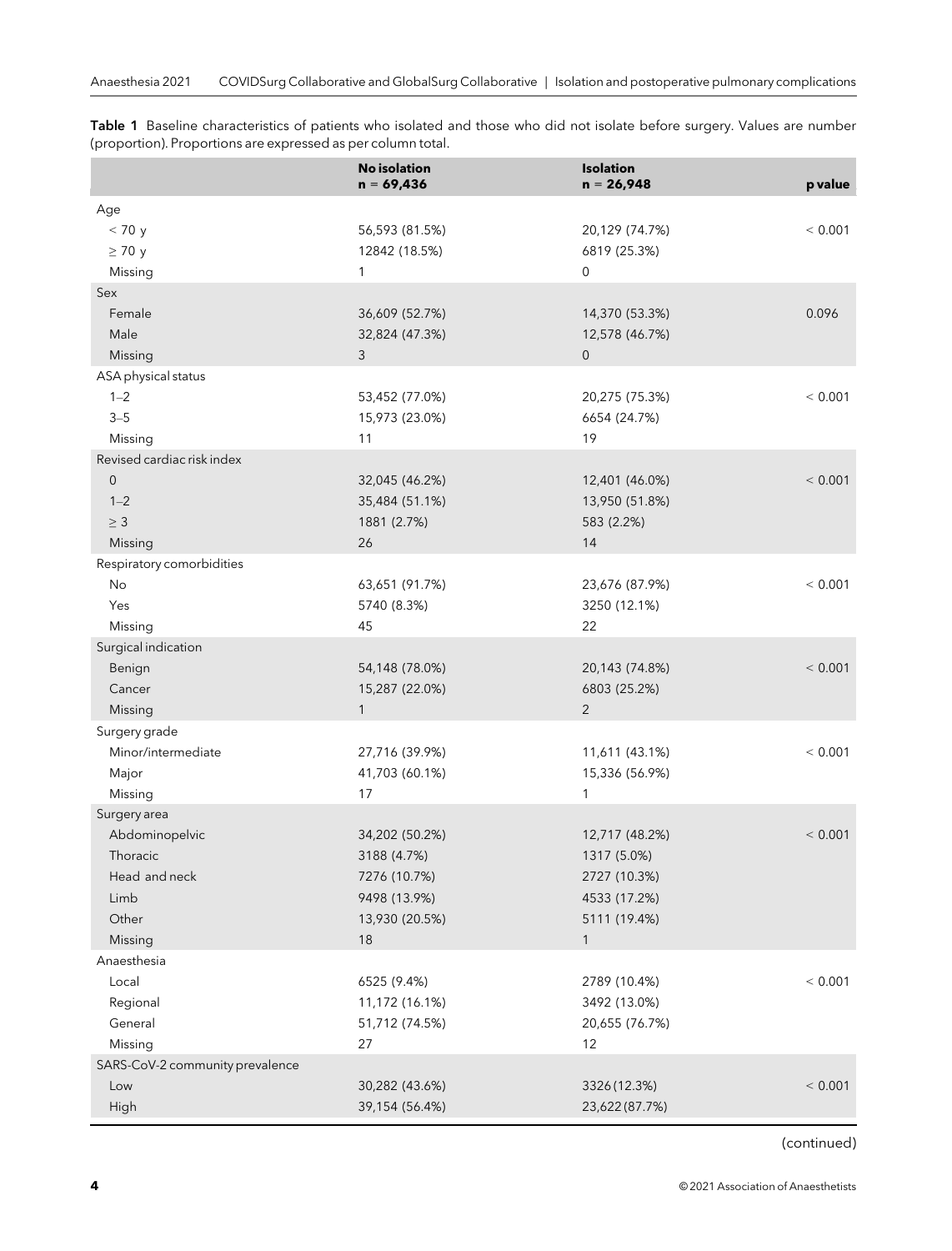#### Table 1 (continued)

|                    | <b>No isolation</b><br>$n = 69,436$ | <b>Isolation</b><br>$n = 26,948$ | p value |
|--------------------|-------------------------------------|----------------------------------|---------|
| Country income     |                                     |                                  |         |
| High               | 42,025 (60.5%)                      | 23,166 (86.0%)                   | < 0.001 |
| Upper<br>middle    | 13,192(19.0%)                       | 2979(11.1%)                      |         |
| Low/low-<br>middle | 14,219 (20.5%)                      | 803 (3.0%)                       |         |



Figure 1 Flowchart of patient inclusion, with postoperative outcomes by isolation group. SARS-CoV-2 associated postoperative pulmonary complications were defined as the presence of postoperative pulmonary complications (PPC) in patients with a postoperative diagnosis of SARS-CoV-2 infection. Missing data for the presented variables: pre-operative isolation  $n = 70$ ; postoperative pulmonary complications  $n = 64$ ; postoperative mortality  $n = 55$ .

Of patients who isolated before surgery, 6971 (26.0%) isolated for up to 3 days, 10,691 (39.9%) for 4 to 7 days, and 9164 (34.2%) for  $\geq 8$  days (see online Supporting Information Table S13). Patients isolating for longer durations were progressively older and had a greater comorbid burden, including respiratory comorbidities.

A duration of isolation of up to 3 days before surgery did not show a difference in postoperative pulmonary complication rates compared with no isolation (OR 0.90, 95%CI 0.70–1.13,  $p = 0.377$ ). Patients isolating for longer durations had higher rates of postoperative pulmonary complications when isolating for 4 to 7 days (OR 1.25,95% CI 1.04–1.48,  $p = 0.015$ ) and for  $\geq 8$  days (OR 1.31, 95%CI 1.11–1.55,  $p = 0.001$ ) (Table 2).

# **Discussion**

Pre-operative isolation was associated with a small but clinically important increase in postoperative pulmonary complications. A sensitivity analysis looking at the duration of pre-operative isolation found that patients who isolated for longer periods had higher rates of postoperative pulmonary complications. Although there was a difference in mortality rates, the numbers were small and the difference was not statistically significant following adjustment. There were no clinically relevant differences in SARS-CoV-2 positivity or SARS-CoV-2-related postoperative pulmonary complication rates. We also showed no benefit with pre-operative isolation: in areas of different SARS-CoV-2 community prevalence; when pre-operative testing was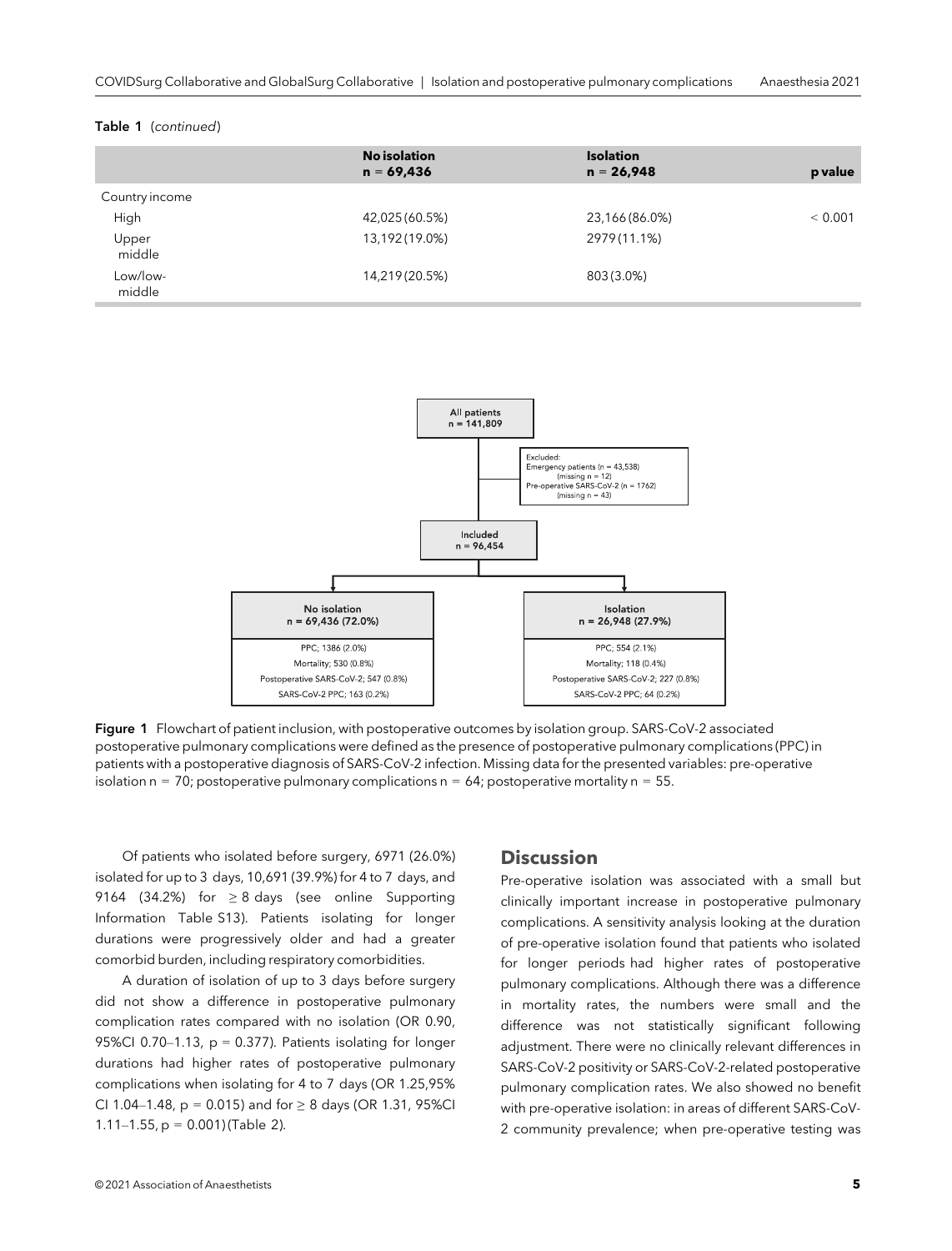

Figure 2 Multivariable logistic regression model exploring the association between pre-operative isolation and postoperative pulmonary complications, adjusting for patient, surgery and surgical setting factors. Number in dataframe = 96,454; number in model =  $96,067$ ; missing =  $387$ ; AIC =  $16,680.6$ ; C-statistic = 0.784. Full model presented in online Supporting Information Table S4, including an interaction term of isolation and country income. Community prevalence of SARS-CoV-2 was defined as the median 14-day cumulative country case notification rate per 100,000 population during October 2020. Country income groups defined as per the World Bank classification.



Figure 3 Forest plot of the adjusted odds ratio (95%CI) for the effect of isolation in postoperative pulmonary complications across patient sub-groups for ASA physical status, pre-operative testing, COVID-19-free pathways and community prevalence. Odds ratios are adjusted for the same variables used in the main model, including an interaction term of isolation and country income.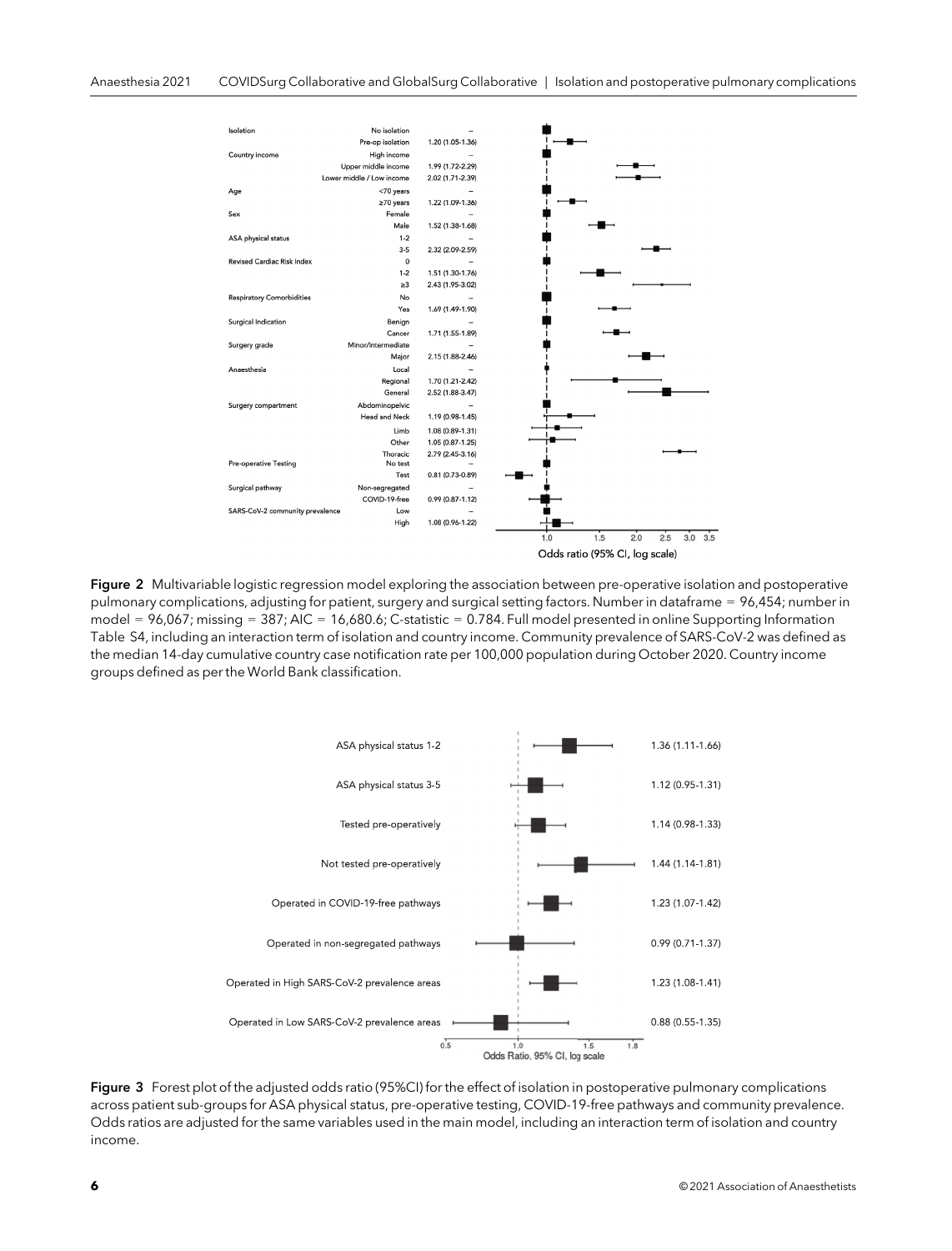Table 2 Multivariable logistic regression model exploring the association between pre-operative isolation length and postoperative pulmonary complications, adjusting for patient, surgery and surgical setting factors. Community incidence of SARS-CoV-2 was defined as the median 14-day cumulative country case notification rate per 100,000 population during October 2020. Values are number (proportion).

|                                  | No postoperative<br>pulmonary<br>complications | <b>Postoperative</b><br>pulmonary<br>complication(s) | Univariable OR<br><b>95%CI</b> | p value                  | <b>Multivariable OR</b><br>95%CI | p value                  |
|----------------------------------|------------------------------------------------|------------------------------------------------------|--------------------------------|--------------------------|----------------------------------|--------------------------|
| Duration of isolation            |                                                |                                                      |                                |                          |                                  |                          |
| No isolation                     | 67,993 (98.0%)                                 | 1386 (2.0%)                                          | Reference                      |                          | Reference                        |                          |
| $\leq$ 3 days                    | 6877 (98.7%)                                   | 91 (1.3%)                                            | $0.69(0.54 - 0.87)$            | 0.002                    | $0.90(0.70 - 1.13)$              | 0.377                    |
| $4-7$ days                       | 10,483 (98.1%)                                 | 206 (1.9%)                                           | $0.99(0.83 - 1.17)$            | 0.887                    | $1.25(1.04 - 1.48)$              | 0.015                    |
| $\geq 8$ days                    | 8910 (97.2%)                                   | 252 (2.8%)                                           | $1.51(1.29 - 1.77)$            | < 0.001                  | $1.31(1.11-1.55)$                | 0.001                    |
| Age                              |                                                |                                                      |                                |                          |                                  |                          |
| < 70 y                           | 75,397 (98.3%)                                 | 1328 (1.7%)                                          | Reference                      |                          | Reference                        |                          |
| $\geq 70$ y                      | 19,045 (96.9%)                                 | 619 (3.1%)                                           | $1.85(1.67-2.03)$              | < 0.001                  | 1.22 (1.09-1.36)                 | < 0.001                  |
| Sex                              |                                                |                                                      |                                |                          |                                  |                          |
| Female                           | 50,218 (98.5%)                                 | 783 (1.5%)                                           | Reference                      |                          | Reference                        |                          |
| Male                             | 44,222 (97.4%)                                 | 1164 (2.6%)                                          | $1.69(1.54 - 1.85)$            | < 0.001                  | $1.53(1.39-1.68)$                | < 0.001                  |
| ASA physical status              |                                                |                                                      |                                |                          |                                  |                          |
| $1 - 2$                          | 72,837 (98.8%)                                 | 884 (1.2%)                                           | Reference                      |                          | Reference                        |                          |
| $3 - 5$                          | 21,566 (95.3%)                                 | 1063 (4.7%)                                          | $4.06(3.71 - 4.45)$            | < 0.001                  | $2.33(2.09 - 2.60)$              | < 0.001                  |
| Revised cardiac risk index       |                                                |                                                      |                                |                          |                                  |                          |
| $\mathbf 0$                      | 44,029 (99.0%)                                 | 425 (1.0%)                                           | Reference                      | $\overline{\phantom{0}}$ | Reference                        | $\overline{\phantom{0}}$ |
| $1 - 2$                          | 48,109 (97.3%)                                 | 1314 (2.7%)                                          | $2.83(2.54 - 3.16)$            | < 0.001                  | $1.52(1.30-1.77)$                | < 0.001                  |
| $\geq 3$                         | 2258 (91.7%)                                   | 205 (8.3%)                                           | $9.41(7.91 - 11.15)$           | < 0.001                  | 2.44 (1.95-3.03)                 | < 0.001                  |
| Respiratory comorbidities        |                                                |                                                      |                                |                          |                                  |                          |
| No                               | 85,760 (98.2%)                                 | 1560 (1.8%)                                          | Reference                      |                          | Reference                        |                          |
| Yes                              | 8609 (95.7%)                                   | 384 (4.3%)                                           | $2.45(2.19 - 2.74)$            | < 0.001                  | $1.67(1.48-1.89)$                | < 0.001                  |
| Surgical indication              |                                                |                                                      |                                |                          |                                  |                          |
| Benign                           | 73,141 (98.5%)                                 | 1151 (1.5%)                                          | Reference                      |                          | Reference                        |                          |
| Cancer                           | 21,299 (96.4%)                                 | 796 (3.6%)                                           | $2.37(2.17 - 2.60)$            | < 0.001                  | 1.70 (1.54-1.88)                 | < 0.001                  |
| Surgery grade                    |                                                |                                                      |                                |                          |                                  |                          |
| Minor/intermediate               | 39,019 (99.2%)                                 | 306 (0.8%)                                           | Reference                      |                          | Reference                        |                          |
| Major                            | 55,409 (97.1%)                                 | 1638 (2.9%)                                          | 3.77 (3.34-4.27)               | < 0.001                  | 2.15 (1.88-2.46)                 | < 0.001                  |
| Anaesthesia                      |                                                |                                                      |                                |                          |                                  |                          |
| Local                            | 9261 (99.5%)                                   | 48 (0.5%)                                            | Reference                      | $\overline{\phantom{0}}$ | Reference                        | $\qquad \qquad -$        |
| Regional                         | 14,524 (99.0%)                                 | 154 (1.0%)                                           | $2.05(1.49 - 2.86)$            | < 0.001                  | $1.68(1.20 - 2.40)$              | 0.003                    |
| General                          | 70,620 (97.6%)                                 | 1745 (2.4%)                                          | 4.77 (3.62-6.44)               | < 0.001                  | 2.49 (1.86-3.43)                 | < 0.001                  |
| Surgical area                    |                                                |                                                      |                                |                          |                                  |                          |
| Abdominopelvic                   | 47,310 (98.1%)                                 | 921 (1.9%)                                           | Reference                      | $\overline{\phantom{0}}$ | Reference                        | -                        |
| Thoracic                         | 10,196 (98.4%)                                 | 168 (1.6%)                                           | $0.85(0.71 - 1.00)$            | 0.049                    | 1.20 (0.98-1.45)                 | 0.069                    |
| Head and neck                    | 13,883 (98.8%)                                 | 167 (1.2%)                                           | $0.62$ (0.52-0.73)             | < 0.001                  | 1.08 (0.89-1.30)                 | 0.448                    |
| Limb                             | 18,909 (98.8%)                                 | 226 (1.2%)                                           | $0.61(0.53 - 0.71)$            | < 0.001                  | $1.04(0.87 - 1.24)$              | 0.671                    |
| Other                            | 4129 (89.9%)                                   | 462 (10.1%)                                          | $5.75(5.11 - 6.45)$            | < 0.001                  | 2.73 (2.40-3.10)                 | < 0.001                  |
| Pre-operative SARS-CoV-2 testing |                                                |                                                      |                                |                          |                                  |                          |
| No test                          | 39,375 (97.8%)                                 | 871 (2.2%)                                           | Reference                      |                          | Reference                        |                          |
| Test                             | 54,957 (98.1%)                                 | 1066 (1.9%)                                          | $0.88(0.80 - 0.96)$            | 0.004                    | $0.82$ (0.74-0.91)               | < 0.001                  |

(continued)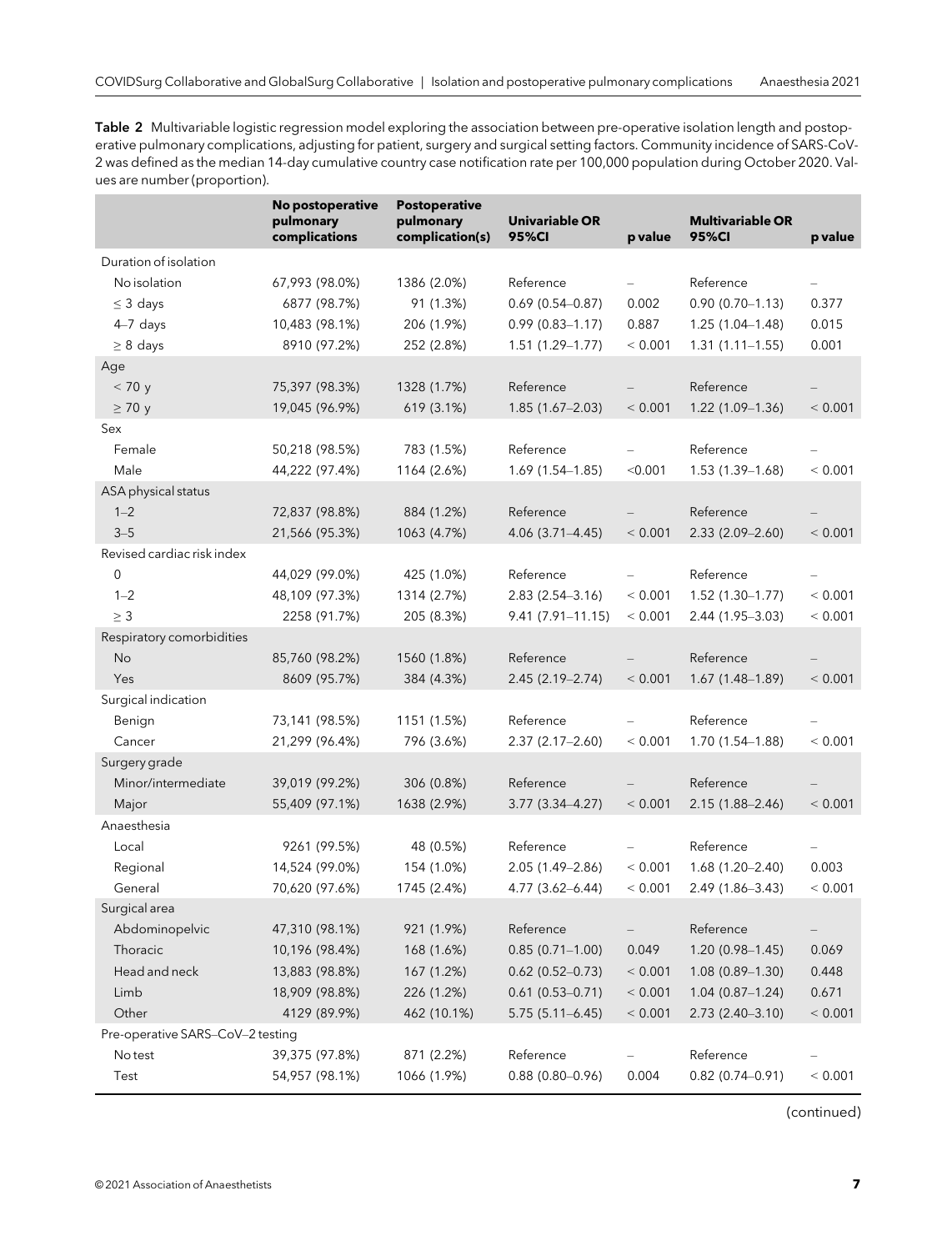|                                 | No postoperative<br>pulmonary<br>complications | <b>Postoperative</b><br>pulmonary<br>complication(s) | Univariable OR<br>95%CI | p value | <b>Multivariable OR</b><br><b>95%CI</b> | p value |
|---------------------------------|------------------------------------------------|------------------------------------------------------|-------------------------|---------|-----------------------------------------|---------|
| Surgical pathway                |                                                |                                                      |                         |         |                                         |         |
| Non-segregated                  | 15,830 (97.8%)                                 | 354 (2.2%)                                           | Reference               |         | Reference                               |         |
| COVID-19-free                   | 78,559 (98.0%)                                 | 1587 (2.0%)                                          | $0.90(0.81 - 1.02)$     | 0.087   | $0.99(0.87 - 1.12)$                     | 0.828   |
| SARS-CoV-2 community prevalence |                                                |                                                      |                         |         |                                         |         |
| Low                             | 32,876 (97.9%)                                 | 698 (2.1%)                                           | Reference               |         | Reference                               |         |
| High                            | 61,567 (98.0%)                                 | 1249 (2.0%)                                          | $0.96(0.87 - 1.05)$     | 0.341   | $1.08(0.95 - 1.22)$                     | 0.235   |
| Country income*                 |                                                |                                                      |                         |         |                                         |         |
| High                            | 64,024 (98.2%)                                 | 1190 (1.8%)                                          | Reference               |         | Reference                               |         |
| Upper middle                    | 15,740 (97.3%)                                 | 438 (2.7%)                                           | $1.47(1.29-1.67)$       | < 0.001 | $1.99(1.72 - 2.29)$                     | < 0.001 |
| Lower middle/low                | 14,679 (97.9%)                                 | 319 (2.1%)                                           | $1.19(1.04 - 1.37)$     | 0.010   | $2.03(1.71 - 2.40)$                     | < 0.001 |
| Interaction term                |                                                |                                                      |                         |         |                                         |         |
| Isolated $\leq$ 3 days, LMIC    | $\qquad \qquad -$                              | $\overline{\phantom{m}}$                             | $1.71(0.59 - 3.91)$     | 0.256   | $1.54(0.53 - 3.57)$                     | 0.366   |
| Isolated $\leq$ 3 days, UMIC    |                                                |                                                      | $0.93(0.41 - 1.84)$     | 0.847   | $0.77(0.34 - 1.56)$                     | 0.505   |
| Isolated 4-7 days, LMIC         |                                                |                                                      | $0.62(0.28 - 1.20)$     | 0.197   | $0.52(0.23 - 1.03)$                     | 0.087   |
| Isolated 4-7 days, UMIC         |                                                |                                                      | $0.89(0.63 - 1.26)$     | 0.531   | $0.80(0.55 - 1.13)$                     | 0.212   |
| Isolated $\geq 8$ days, LMIC    | -                                              | $\overline{\phantom{m}}$                             | $1.23(0.43 - 2.76)$     | 0.660   | $0.82(0.28 - 1.89)$                     | 0.682   |
| Isolated $\geq 8$ days, UMIC    | $\overline{\phantom{0}}$                       |                                                      | $1.28(0.86 - 1.86)$     | 0.213   | $0.82(0.55 - 1.21)$                     | 0.340   |

#### Table 2 (continued)

\*Country income groups defined as per the World Bank classification. LMIC, low-to-middle income country; UMIC, upper-to-middle income country.

implemented; or when COVID-19-free surgical pathways were in place.

Although this study did not directly identify causes for an association between isolation and increased postoperative pulmonary complication rates, it provides an opportunity to generate hypotheses. Isolation is associated with decreased physical activity, worse nutritional habits and higher levels of anxiety and depression [13–16]. These effects in already vulnerable patients may have contributed to an increased risk of pulmonary complications. Further, there is increasing evidence demonstrating that prehabilitation before surgery improves patient recovery and outcomes [17–19]. It is possible that isolation may have, therefore, conversely led to patient deconditioning and functional decline [20], adversely influencing patient outcomes. Although patients who isolated were slightly more comorbid than those who did not, these findings remained present after adjustment. Our evidence suggests that removing pre-operative isolation strategies is unlikely to lead to worse postoperative outcomes for patients, but institutions should monitor their postoperative pulmonary complication rates as strategies evolve.

Whereas unadjusted mortality rates appeared lower for patients who isolated, this did not remain significant after adjustment. Combined with small numbers, a clear benefit of isolation on 30-day mortality cannot be drawn from our data. There is a known interaction between mortality, failure to rescue patients from surgical complications and lowerincome surgical settings [12, 21]. Although such an interaction is likely to have contributed to this finding, it was beyond the scope of this predefined analysis to explore further, especially in the context of small event numbers and the likelihood of further unmeasured confounders.

However, benefits of pre-operative isolation are not only for the individual patient but also to other patients and staff in hospitals who are at risk from asymptomatic carriers of SARS-CoV-2. Although this study included all patients operated upon during the same week in each specialty and hospital, it was not designed to capture cross infection in surgical wards, as only individual level outcomes were collected. Social isolation can have a system-wide benefit in preventing the admission of patients incubating SARS-CoV-2 that was not captured by our study. Further, a systems risk of undiagnosed SARS-CoV-2 infection in institutions that operate COVID-19-free surgical pathways is the risk of individual patients affecting these pathways and other patients within them. For example, a COVID-19-free ward could become a COVID-19-positive ward if one patient tests positive, thereby undermining the entire pathway. Finally, symptomatic screening and pre-operative testing are likely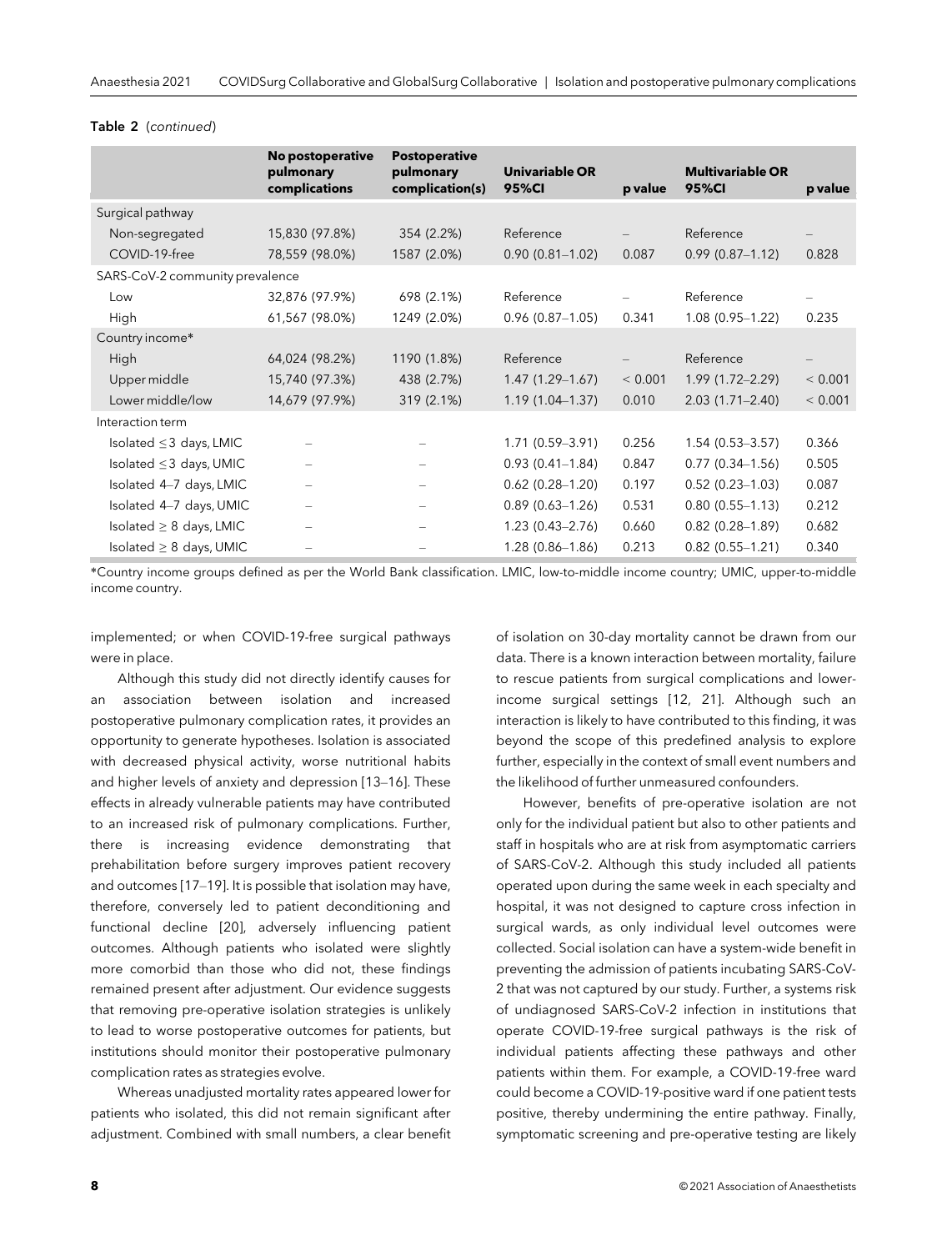to remain key components of elective surgery admissions processes to prevent nosocomial infection by SARS-CoV-2 [22].

Our study has limitations. Firstly, postoperative SARS-CoV-2 rates were similar in both groups, suggesting that pre-operative isolation is not effective in reducing nosocomial SARS-CoV-2 infection. However, we did not include patients who isolated and then tested positive who may have had their surgery delayed or cancelled. This might have underestimated the SARS-CoV-2 incidence and postoperative pulmonary complication rates in patients who did not isolate. Secondly, although a definition of preoperative isolation was stated in the study protocol, slightly different strategies could have been reported as preoperative isolation. Patient compliance with isolation recommendations was not measured, which could have contributed to the underestimation of the benefits of isolation. However, the large numbers and heterogeneous sites contribute to a pragmatic study design and generalisability of our conclusions. Thirdly, although adjustment was performed for all the available variables, there might be residual confounding that affected results. We addressed this through multiple sensitivity analyses, in which the findings were consistent. Finally, community SARS-CoV-2 prevalence was collected from the most reliable sources available, but we acknowledge that they might be inaccurate in some settings, influencing the adjusted analysis [23, 24]. These were assessed at a national level, possibly lacking the granularity of regional variation within countries.

Healthcare providers may wish to take these findings into consideration when reviewing local and national guidance. Relaxation of pre-operative isolation policies appears to be safe for individual patients, especially in the presence of pre-operative testing, which this and previous studies showed to be beneficial [2]. Selected isolation practices may remain in place in certain conditions (such as high-risk patients and periods of high community prevalence). Further research is needed to explore the most effective method of maintaining patient fitness and conditioning for patients that are isolating, which may include home or remote prehabilitation [25, 26]. Postoperative pulmonary complications related to SARS-CoV-2 accounted for only a small proportion of observed postoperative pulmonary complications. Going forward, research to target other causes of postoperative pneumonias is needed, since endemic pathogens may be the more common organisms.

This study demonstrates that patient isolation before elective surgery might be associated with a small

increased risk in postoperative pulmonary complications. Longer periods of isolation did not reduce the risk of postoperative pulmonary complications. These findings have implications for the global provision of elective surgery.

## Acknowledgements

This trial was registered at clinicaltrials.gov (NCT04509986). Funding was provided by the: National Institute for Health Research (NIHR) Global Health Research Unit; Association of Coloproctology of Great Britain and Ireland; Bowel and Cancer Research; Bowel Disease Research Foundation; Association of Upper Gastrointestinal Surgeons; British Association of Surgical Oncology; British Gynaecological Cancer Society; European Society of Coloproctology; Medtronic, NIHR Academy; Sarcoma UK; Urology Foundation; Vascular Society for Great Britain and Ireland; and Yorkshire Cancer Research. The views expressed are those of the authors and not necessarily those of the funding partners. No other competing interests declared.

## References

- 1. COVIDSurg Collaborative. Mortality and pulmonary complications in patients perioperative SARS-CoV-2 infection: an international cohort study. Lancet 2020; 396: 27–38.
- 2. COVIDSurg Collaborative. Preoperative nasopharyngeal swab testing and postoperative pulmonary complications in patients undergoing elective surgery during the SARS-CoV-2 pandemic. Bristish Journal of Surgery 2021; 108: 88-96.
- 3. COVIDSurg Collaborative. Elective cancer surgery in covid-19 free surgical pathways during the SARS-CoV-2 pandemic: an international, multicenter, comparative cohort study. Journal of Clinical Oncology 2021; 39: 66–78.
- 4. Sah P, Vilches TN, Moghadas SM, et al. Accelerated vaccine rollout is imperative to mitigate highly transmissible COVID-19 variants. EClinicalMedicine 2021; 35: 100865.
- 5. Burki TK. Challenges in the rollout of COVID-19 vaccines worldwide. Lancet Respiratory Medicine 2021; 9: e42–3.
- 6. National Institute for Health and Care Excellence. COVID-19 rapid guideline: arranging planned care in hospitals and diagnostic services. 27/07/2020. [www.nice.org.uk/guidance/](http://www.nice.org.uk/guidance/ng179) [ng179](http://www.nice.org.uk/guidance/ng179) (accessed 29/06/2021).
- 7. Associacion Espanola de Cirurgia Mayor Ambulatoria. Recomendaciones para la reapertura de las unidades de CMA durante el periodo de transicion de la pandemia por el COVID-19 (SARS-CoV-2). 02/09/2020. [https://www.asecma.org/doc](https://www.asecma.org/documentos/Recomendaciones-apertura-CMA-tras-Covid.pdf) [umentos/Recomendaciones-apertura-CMA-tras-Covid.pdf](https://www.asecma.org/documentos/Recomendaciones-apertura-CMA-tras-Covid.pdf) (accessed 29/06/2021).
- 8. Amaral C, Orfao R, Lanca F, Azenha M. Recomendacoes para retoma da atividade cirurgica electiva apos condicionamento pela pandemia COVID-19. [http://www.spanestesiologia.pt/](http://www.spanestesiologia.pt/webstspa/wp-content/uploads/2020/05/recomendacoes-de-anestesiologia-obstetrica_final_04052020.pdf) [webstspa/wp-content/uploads/2020/05/recomendacoes-de](http://www.spanestesiologia.pt/webstspa/wp-content/uploads/2020/05/recomendacoes-de-anestesiologia-obstetrica_final_04052020.pdf)[anestesiologia-obstetrica\\_final\\_04052020.pdf](http://www.spanestesiologia.pt/webstspa/wp-content/uploads/2020/05/recomendacoes-de-anestesiologia-obstetrica_final_04052020.pdf) (accessed 29/ 06/2021).
- 9. COVIDSurg Collaborative, GlobalSurg Collaborative. Timing of surgery following SARS-CoV-2 infection: an international prospective cohort study. Anaesthesia 2021; 76: 748–58.
- 10. Elm EV, Altman DG, Egger M, et al. Strengthening the reporting of observational studies in epidemiology (STROBE) statement: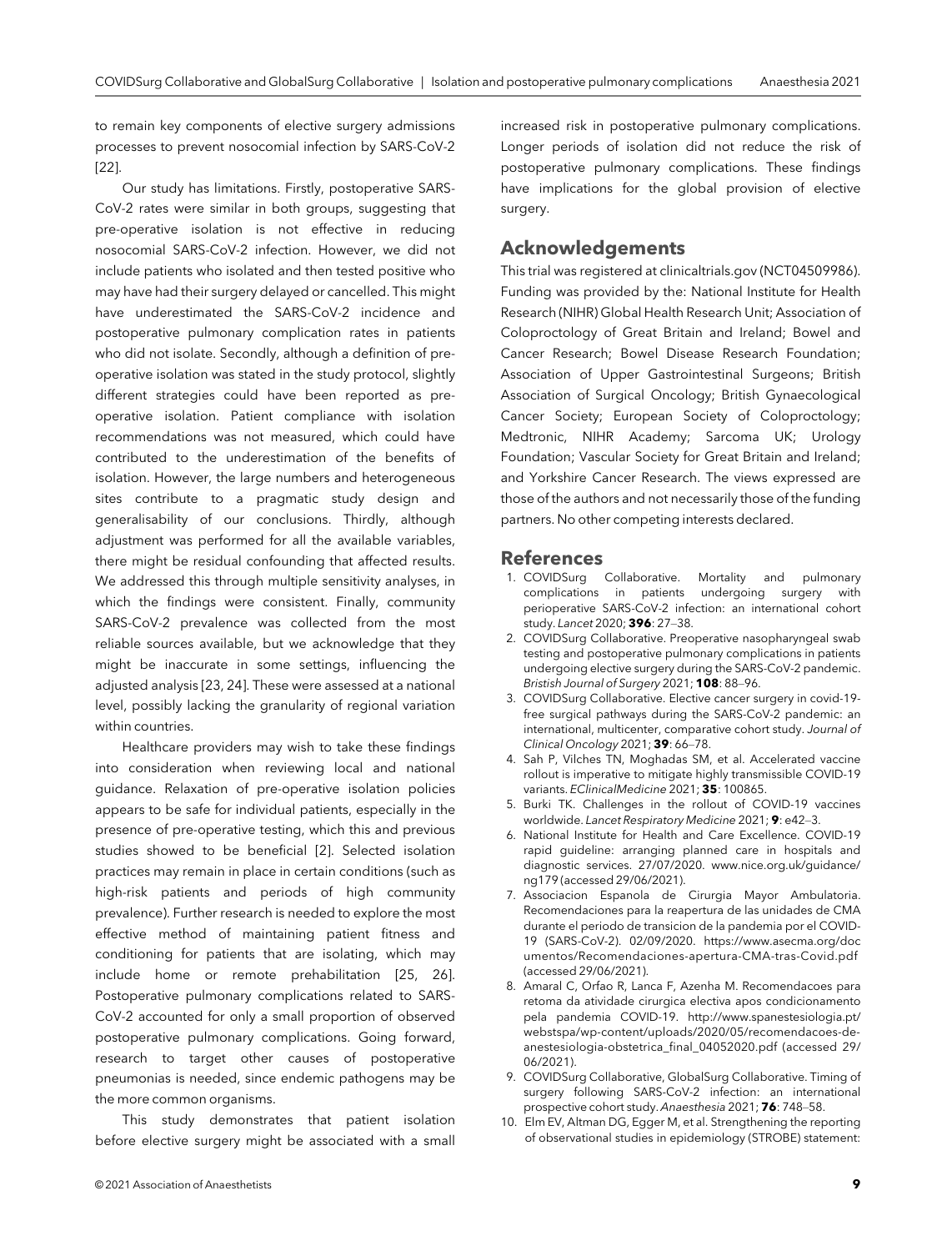guidelines for reporting observational studies. British Medical Journal 2007; 335: 806.

- 11. Our World in Data. Coronavirus Pandemic (COVID-19). [https://](https://ourworldindata.org/coronavirus) [ourworldindata.org/coronavirus](https://ourworldindata.org/coronavirus) (accessed 01/06/2021).
- 12. GlobalSurg Collaborative and National Institute for Health Research Global Health Research Unit on Global Surgery. Global variation in postoperative mortality and complications after cancer surgery: a multicentre, prospective cohort study in 82 countries. Lancet 2021; 397: 387–97.
- 13. Schuch FB, Bulzing RA, Meyer J, et al. Associations of moderate to vigorous physical activity and sedentary behavior with depressive and anxiety symptoms in self-isolating people during the COVID-19 pandemic: A cross-sectional survey in Brazil. Psychiatry Research 2020; 292: 113339.
- 14. Meyer J, McDowell C, Lansing J, et al. Changes in physical activity and sedentary behavior in response to COVID-19 and their associations with mental health in 3052 US adults. International Journal of Environmental Research and Public Health 2020; **17**: 6469.
- 15. Pierce M, McManus S, Hope H, et al. Mental health responses to the COVID-19 pandemic: a latent class trajectory analysis using longitudinal UK data. Lancet Psychiatry 2021; 8: 610–9.
- 16. Ammar A, Trabelsi K, Brach M, et al. Effects of home confinement on mental health and lifestyle behaviours during the COVID-19 outbreak: insights from the ECLB-COVID19 multicentre study. Biology of Sport 2020; 38: 9–21.
- 17. Treanor C, Kyaw T, Donnelly M. An international review and meta-analysis of prehabilitation compared to usual care for cancer patients. Journal of Cancer Survivorship 2018; 12: 64–73.
- 18. Faithfull S, Turner L, Poole K, et al. Prehabilitation for adults diagnosed with cancer: a systematic review of long-term physical function, nutrition and patient-reported outcomes. European Journal of Cancer Care 2019; 28: e13023.
- 19. Kamarajah SK, Brunded J, Weblin J, Tan BHL. Critical appraisal on the impact of preoperative rehabilitation and outcomes after major abdominal and cardiothoracic surgery: a systematic review and meta-analysis. Surgery 2020; 167: 540–9.
- 20. Silver JK, Sell N, Parangi S, Qadan M. Prehabilitation may influence surgical morbidity and mortality during and after the covid-19 pandemic. May 2020. [https://blogs.bmj.com/bmj/](https://blogs.bmj.com/bmj/2020/05/21/prehabilitation-may-influence-surgical-morbidity-and-mortality-during-and-after-the-covid-19-pandemic) [2020/05/21/prehabilitation-may-influence-surgical-morbidity](https://blogs.bmj.com/bmj/2020/05/21/prehabilitation-may-influence-surgical-morbidity-and-mortality-during-and-after-the-covid-19-pandemic)[and-mortality-during-and-after-the-covid-19-pandemic](https://blogs.bmj.com/bmj/2020/05/21/prehabilitation-may-influence-surgical-morbidity-and-mortality-during-and-after-the-covid-19-pandemic) (accessed 10/07/2021).
- 21. GlobalSurg-Collaborative. Mortality of emergency abdominal surgery in high-, middle- and low-income countries. British Journal of Surgery 2016; 103: 971–88.
- 22. El-Boghdadly K, Cook TM, Goodacre T, et al. SARS-CoV-2 infection, COVID-19 and timing of elective surgery: a multidisciplinary consensus statement on behalf of the Association of Anaesthetists, the Centre for Peri-operative Care, the Federation of Surgical Specialty Associations, the Royal College of Anaesthetists and the Royal College of Surgeons of England. Anaesthesia 2021; 76: 940–6.
- 23. Mohanan M, Malani A, Krishnan K, et al. Prevalence of SARS-CoV-2 in Karnataka, India. Journal of the American Medical Association 2021; 325: 1001-3.
- 24. Mwananyanda L, Gill CJ, MacLeod W, et al. Covid-19 deaths in Africa: prospective systematic postmortem surveillance study. British Medical Journal 2021; 372: 334.
- 25. Verduzco-Gutierrez M, Bean AC, Tenforde AS, et al. How to conduct an outpatient telemedicine rehabilitation or prehabilitation visit. Physical Medicine and Rehabilitation 2020;  $12.714 - 20$
- 26. Sell NM, Silver JK, Rando S, et al. Prehabilitation telemedicine in neoadjuvant surgical oncology patients during the novel COVID-19 coronavirus pandemic. Annals of Surgery 2020; 272: e81–e83.

## Supporting Information

[Additional supporting information may be found online via](https://onlinelibrary.wiley.com/doi/10.1111/anae.15560) [the journal website.](https://onlinelibrary.wiley.com/doi/10.1111/anae.15560)

Figure S1. Rates of pre-operative testing, COVID-free surgical pathways and community incidence by isolation group.

Table S1. List of excluded procedures.

Table S2. Detailed list of included procedures.

Table S3. Multivariable logistic regression model exploring the association between pre-operative isolation and postoperative mortality, adjusting for patient, surgery and surgical setting factors.

Table S4. Full multivariable logistic regression model exploring the association between pre-operative isolation and postoperative pulmonary complications, in all patients included in the study.

Table S5. Multivariable logistic regression model exploring the association between pre-operative isolation and postoperative pulmonary complications, only for patients with mild comorbidities (ASA physical status 1–2).

Table S6. Multivariable logistic regression model exploring the association between pre-operative isolation and postoperative pulmonary complications, only for patients with major comorbidities (ASA physical status 3–5).

Table S7. Multivariable logistic regression model exploring the association between pre-operative isolation and postoperative pulmonary complications, only for patients who were tested pre-operatively.

Table S8. Multivariable logistic regression model exploring the association between pre-operative isolation and postoperative pulmonary complications, only for patients who were not tested pre-operatively.

Table S9. Multivariable logistic regression model exploring the association between pre-operative isolation and postoperative pulmonary complications, only for patients who underwent surgery in a COVID-19-free pathway.

Table S10. Multivariable logistic regression model exploring the association between pre-operative isolation and postoperative pulmonary complications, only for patients who underwent surgery in a non-segregated pathway.

Table S11. Multivariable logistic regression model exploring the association between pre-operative isolation and postoperative pulmonary complications, only for patients who underwent surgery in a community with high SARS-CoV-2 prevalence.

Table S12. Multivariable logistic regression model exploring the association between pre-operative isolation